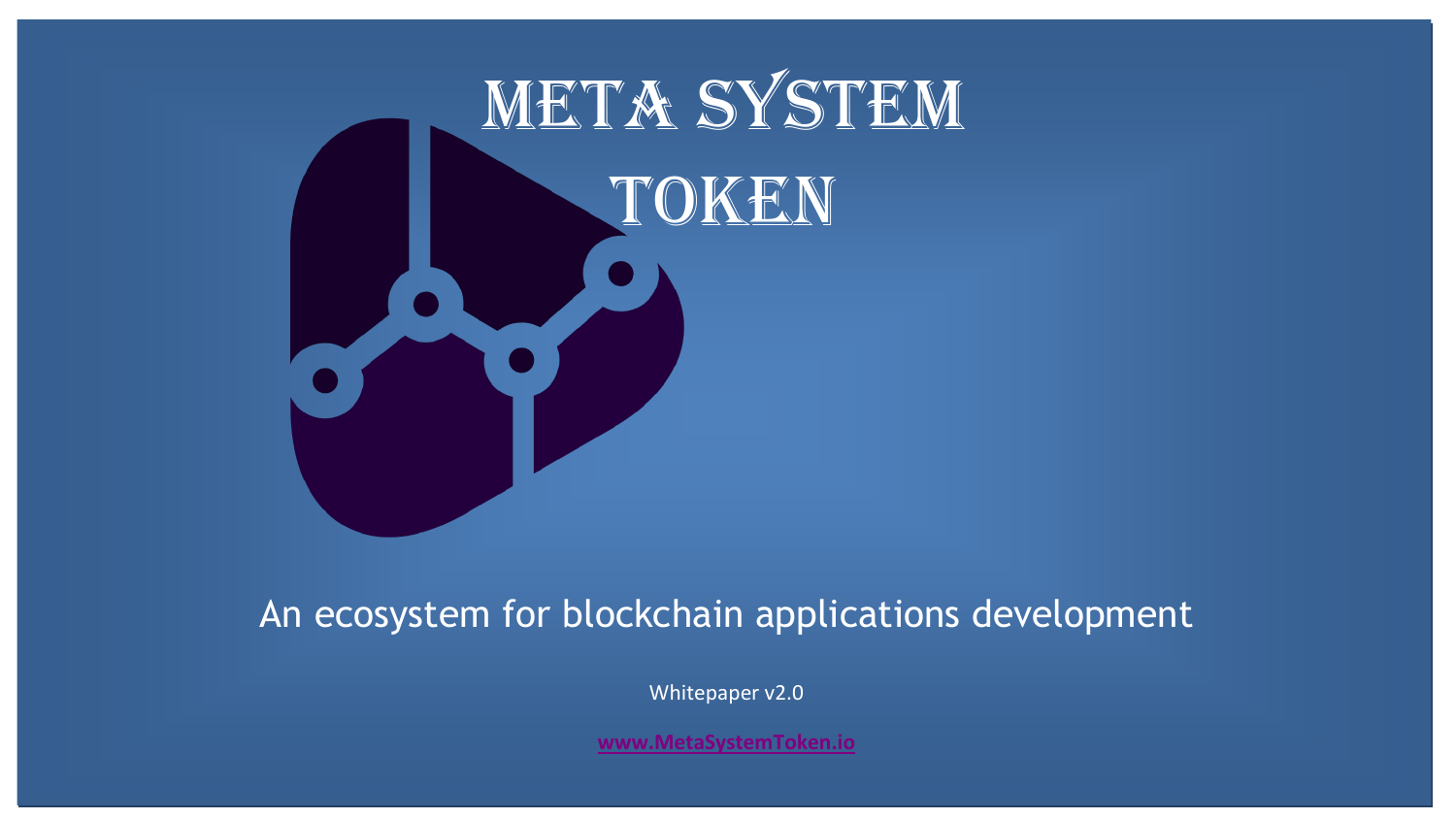#### **Introduction to MSYS token**

BSC network offers varieties of quality assets; however, the majority are not viable on daily basis usage due to their high volatility. MSYS token is a new currency generated through decentralized smart contracts on the BSC network and Binance Network. In the future, the MSYS token will migrate to its blockchain network known as MetaSystemToken Smart Chain aka TSC.

#### MetaSystemToken MSYS

revolutionary BApp experiences. .

and commitment to the community. .

will remain the cornerstone of MSYS box'sgrowth.

In anticipation of MSYS box's sustained growth, and a strategic investment from the BSC Arcade fund, the team has decided to officially raise funds for MSYS box from MSYS possible, and holders will be enabled to become platform stakeholders as the platform on its path of providing the best blockchain experiences...

MSYS Token comparisons to the meteoric rise of the modern web, blockchain technology have shown signs of tremendous growth potential and transformative power. Just as the internet needed Web 2.0 to engage users with more social, usable, and interoperability functionality, blockchain technology's path to mass adoption hinges upon creating a seamless user experience. While the industry is still young and the potential of decentralized applications remains largely untapped, MSYS is positioned to spark Web 3.0 on the BSC network and Binance Network with its

With its emphasis on high throughput and low transaction costs, the BSC protocol will allow MSYS to fasilitate widespread adoption of blockchain technology through consumer use cases. MSYS Box will be the first Blockchain app that will ever be launched on BSC and Binance and will become the leading application in terms of both user numbers and transaction volume across all major blockchains. Despite numerous competitors entering the market, MSYS box has remained on the cutting edge of blockchain Software development because of its superior product

The development platform started with only one title, but now boasts the largest library of apps on the blockchain. Social features, live operations, and events have only been added to the user experience. The platform also aims to give back to the community through events. As MSYS box enters the next phase of its platform strategy, this commitment to excellence and community

(MetaSystemToken.io). MSYS Box will be blockchain's premier development platform for users to trade, socialize, and stake across multiple blockchain ecosystems. The MSYS token will be the centerpiece of this new platform. Through behavioural mining, innovative token economy design, and other incentive mechanisms, developers will be given the power to build the best BApps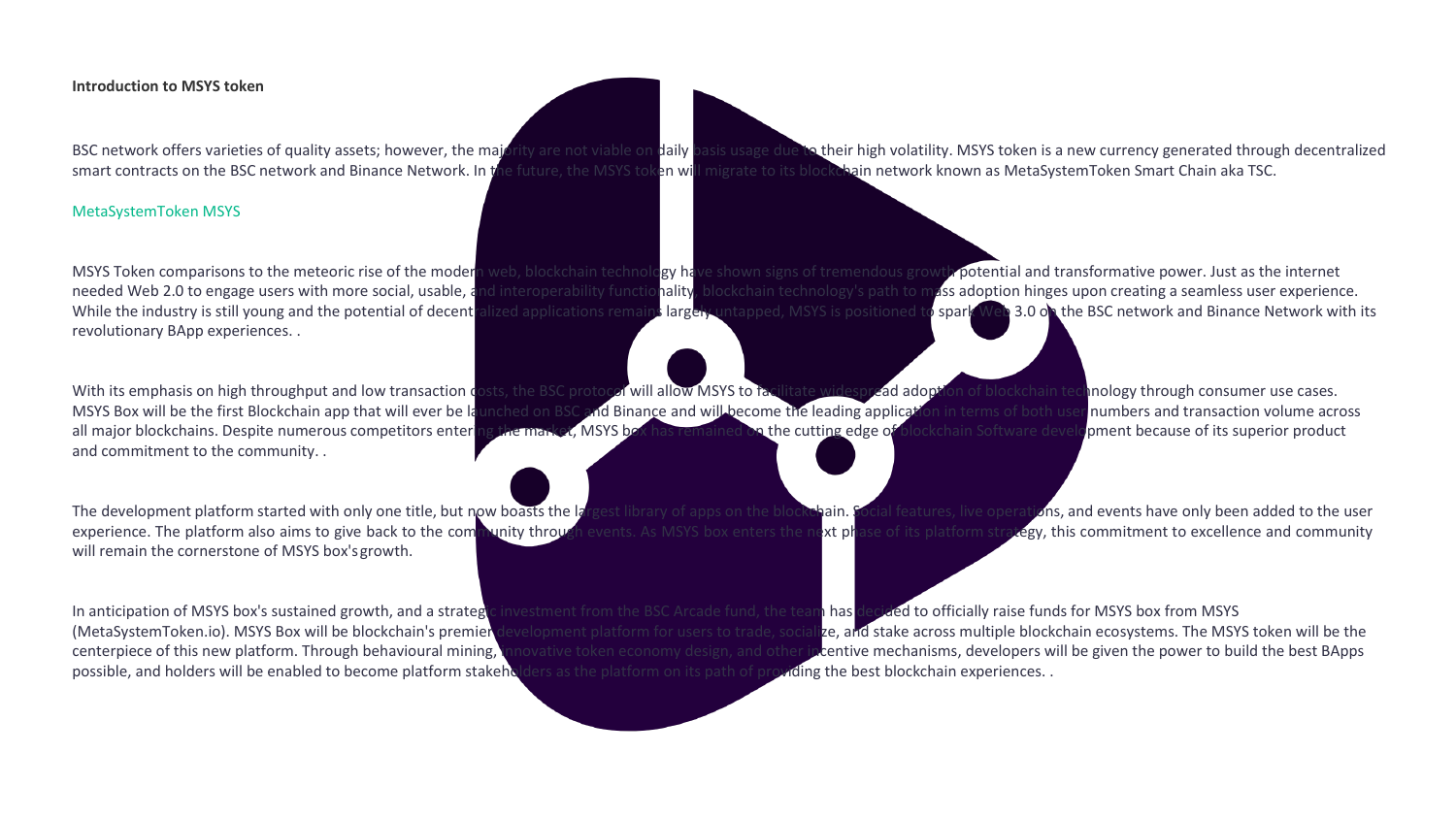## **About MetaSystemToken**

As the world's first blockchain-based, high-performance technology development platform, MSYS box utilizes the experience of industry experts in both blockchain and traditional tech to build an exceptional blockchain software experience. .<br>MSYS box will be the world's top BApp in terms of users, tra

MSYS box will be the world's top BApp in terms of users, transaction count, and transaction volume, topping the charts on both of the top tracking sites BApp Radar and BApp Review. MSYS box's daily volume is aimed to be ar box's daily volume is aimed to be around often around USD 14million with over 6,000 daily active users. MetaSystemToken also boasts of the largest communities in blockchain that will actively engage across multiple social ial element of this platfo<mark>rm bi</mark>nds the community together and gives traders and early adopters reasons to keep coming back. .

# **Why BSC?**

MSYS intends to leverage BSC's ambition to establish "a truly decentralized Internet" to become the premier blockchain apps development platform across all chains. From our perspective, the BSC protocol has managed to meet BSC protocol has managed to meet expectations by becoming one of the largest blockchain-based operating systems in the world. We intend scalability to provide the best user experience possible for the community we see<br>As blockchain technology proliferates through modern society, MSYS will help or

# **Scalability**

the team remains committed to improving the platform's decentralization and usability. .

# **Free Transactions**

Furthermore, MSYS will be integrating its scaling solution with new software s that run on the platform to eli more titles to be added in the future. .

MSYS will help bring about mass adoption by engaging and educating the everyday consumer.

MSYS will utilize the BSC network's 2000 TPS capacity and 3 second block time to provide instantaneous software play and reliable service no matter how big the platform grows. MSYS has also developed its scaling solutions that have been implemented in software like slots and poker. These optimizations have rushed MSYS 's software play to the forefront of industry standards and

MSYS puts the user experience first, and that means free transaction costs are a necessity. For software that runs directly on the BSC blockchain, users receive bountiful supplies of energy and bandwidth for staking a smal brm will also help cover some of these costs by <mark>putti</mark>ng up its energy and bandwidth for its user transactions.<br>Iew software s that run on the platform to eliminate transaction costs. Software like slots and poker current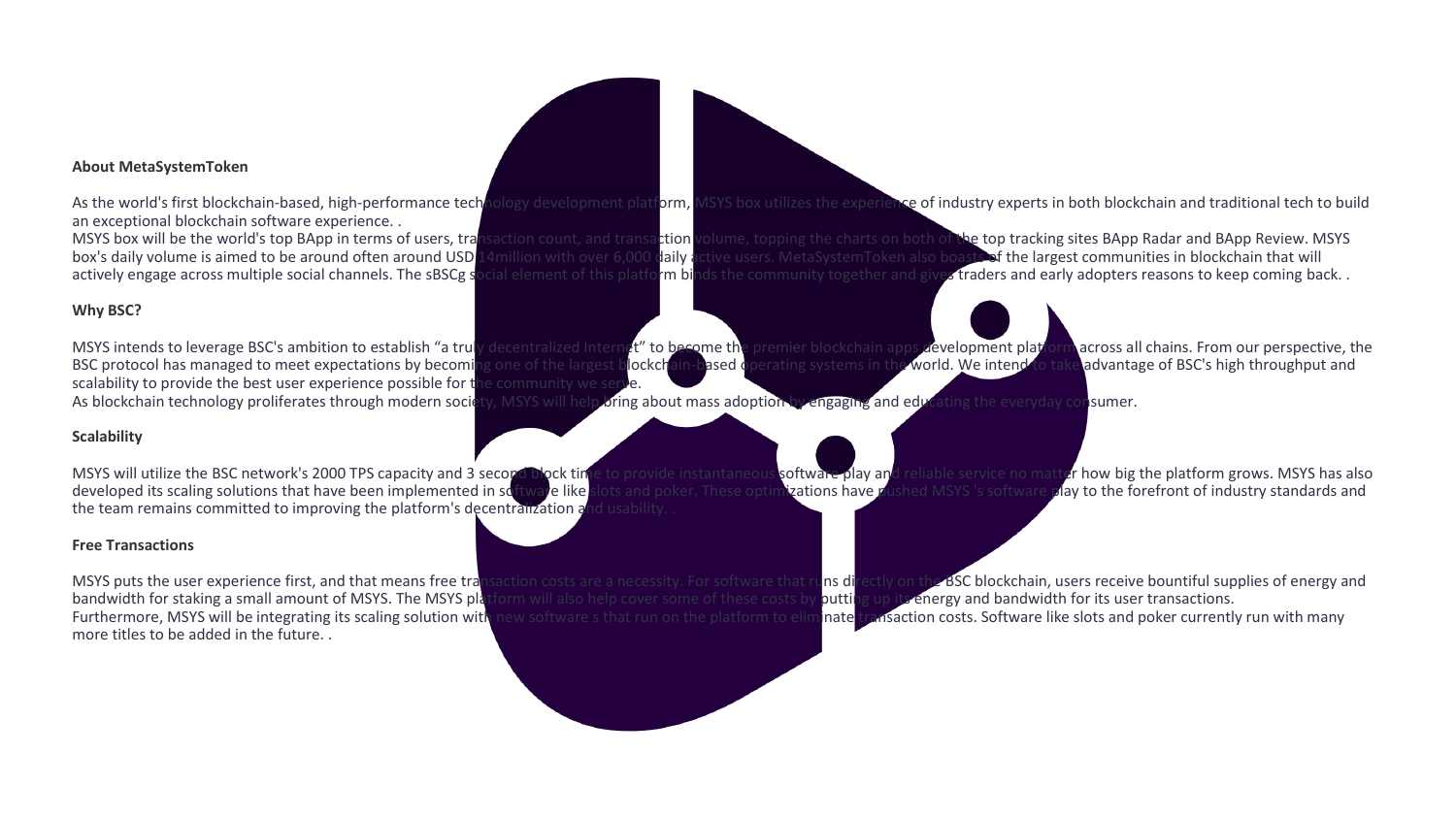## **Liquidity & Adoption**

The MSYS team will be working closely with BSC to leverage all the opportunities BSC's rapidly growing MSYS ecosystem has to offer. Starting with an IEO, the MSYS token will build on top of BNB's existing demand and liquidity by bringing in stakeholders from BSC, other communities across the blockchain.<br>BSC's sBSC g relationships with industry leaders, including the top exchanges, will facilitate MSYS's wides being one of the earliest adopters. **How Does It Work?**

#### **For Developers**

The MSYS platform provides a set of tools so that developers can focus on creating premium software while the platform takes care of the rest. For the platform's services, the developer will pay a small percentage of their a small percentage of their operating income. Developers are encouraged to devise new way

BYS's widespread adoption. In the future, BSC will continue adding utility to the network with MSYS

## **For the Community**

The community of MSYS network will benefit as a whole as they join the platform on its odyssey towards becoming the world's leading blockchain application development platform. The more users use our software, the more tok more users use our software, the more tokens they will be able to mine. Users will be able to show BApps.

### **For MSYS Holders**

MSYS token holders are the core of the MSYS Blockchain Apps development platform. Every BApp hosted on the MSYS platform will share a portion of the MSYS with MSYS token holders through the

# "MSYS Drop."

The MSYS Drop will take place every day and incentivize ecosystem participants with MSYS. The amount of MSYS distributed to each user will be proportional to the amount of MSYS Power they hold. Participants receive MSYS power for staking their MSYS tokens. This mechanism will aggregate more activity on the platform and continue to increase the value of MSYS.<br>More details about the MSYS Drop system will be r More details about the MSYS Drop system will be released in the future. The team believes this broad token distribution mechanism will help grow a vibrant community engaged with the platform's growth, partnerships, governance process, and m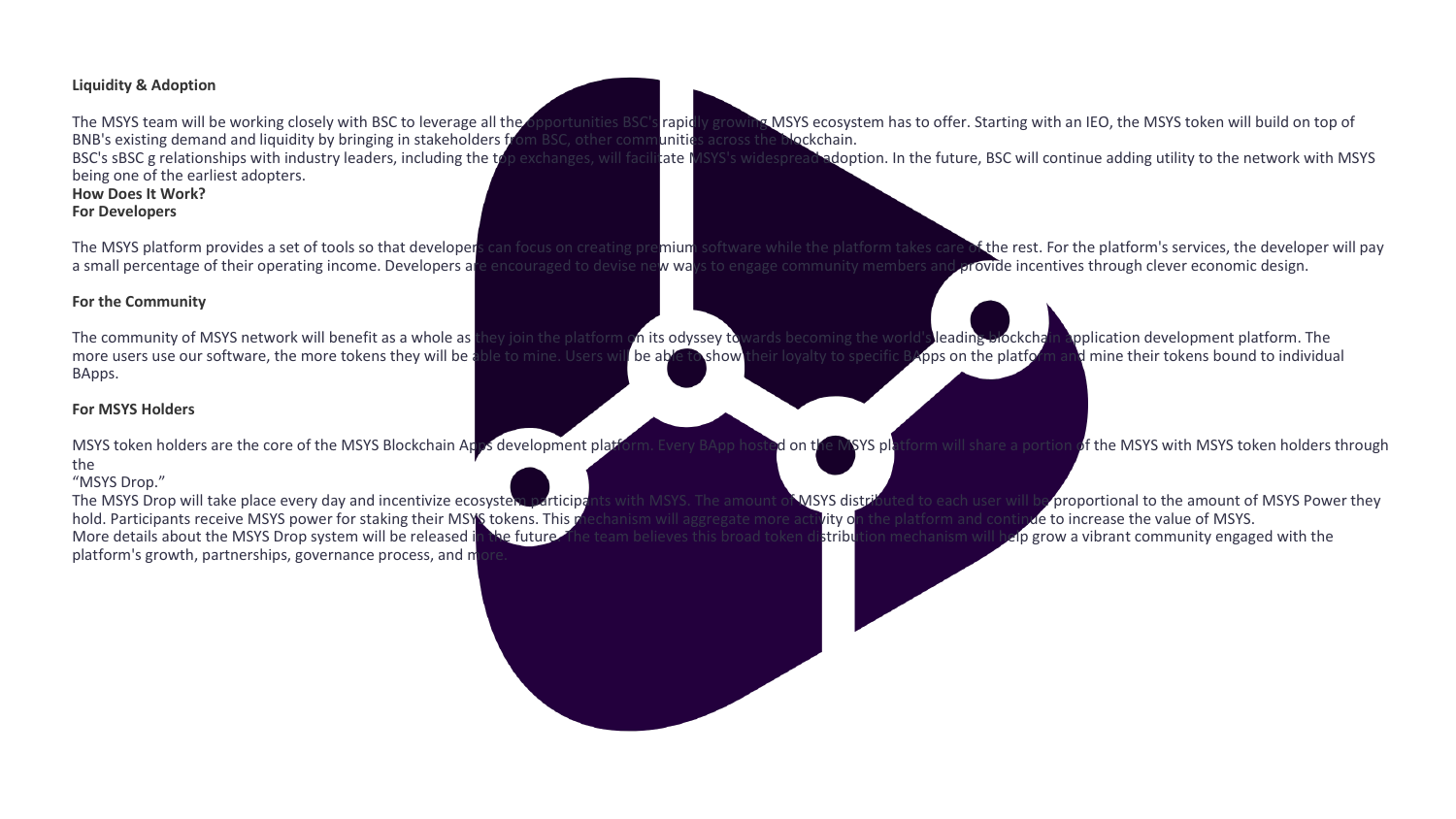## **Token Economy MSYS Token**

Presale, secondary markets, airdrops, and promotional events. The following MSYS is a non-<br>Staking and governance rights: MSYS will actively encourage its user base to participate as in response to player feedback. Read the ecosystem section for more details, and follow MSYS's channels to stay up to date.<br>Alleviating resource burn: While the MSYS platform will have minimal costs by leveraging BSC's inf holding and staking MSYS. Holding MSYS will decrease the number of resources spent on every character on every transmustrian in the square opportunities and experiences: The MSYS and BSQ team are veterans within the square experiences. The recent Binance Charity Poker Cup that was hosted on the platform gave users a once-in-a-lifetime opportunity to play alongside celebrities like Spencer Dinwiddie, CZ, Justin<br>Sun, and more. In the future, t Sun, and more. In the future, the MSYS token will provide access to similar opportunities that can't be accessed on any other platform.<br>Stake for MSYS Power: MSYS token holders will maximize the value of their tokens by st Stake for MSYS Power: MSYS token holders will maximize the value of their tokens by staking for MSYS Power. A user's MSYS Power will be directly proportional to the amount of MSYS that is staked. Staking will occur via sma staked. Staking will occur via smart contract. While staked MSYS cannot be traded, sold, or used in any way. To relocate MSYS, users must sub time. Users can reclaim all staked tokens. The benefits of accumulating MSYS Power will vary between software and continue expanding as more features are added more details coming soon.<br>Distribution of Staking Rewards: MSY communicated in more detail as the project gets closer to launch. The rew reward distribution will happen automatically, with no artificial hoops for users to jump through.

# **Bapp Tokens**

each BApp developer and cannot be traded on any secondary users exclusive access to MSYS token airdrops. The airdrop schedule is coming soon, and more benefits for added continuously.

#### **MSYS Token Issuance**

MSYS will create a total issuance of 2 billion tokens. Tokens will be allocated in the following MSYS proportions.

MSYS token, a Bep20-based utility token, is a MetaSystemToken.io token. MSYS holders are the platform's core user base and will receive numerous benefits for their loyal support of the teated through the token. Much like t establishments, MSYS token holders will be treated like blockchain royalty. MSYS tokens will only be earned through the<br>he following MSYS is a non-exhaustive list of MSYS token use cases.

Staking and governance rights: MSYS will actively encourage its user base to participate as both traders and community members. Users will be able to use their MSYS tokens and MSYS<br>Power to participate in the governance of By incentivizing a knowledgeable and engaged community, MSYS can improve retention rates and ensure the platform grows

minimal costs by leveraging BSC's infrastructure, high-volume Traders and BApps that serve a large user base will still benefit from

am are veterans within the software development industry and understand how to build hype and create unforgettable software

ute rewards to those who make the MSYS platform possible. The exact staking and distr<mark>ibution mechanisms will be</mark><br>ich. The reward will be ekstributed in the form of which is a percentage of the revenue from the platform's

MSYS will be an open, non-exclusive platform that supports applications running on different blockchains like BSC, Ethereum, EOS, Binance Chain, etc. There will be no downside to playing<br>software that runs on a blockchain software that runs on a blockchain other than BSC. Instead, each BApp will have its utility token that provides eMSYSa value. BApp tokens w

Although being unable to trade BApp tokens might feel unfavourable, this decision was made to help the MSYS token retain value. BApp tokens will still capture long-term value by giving users exclusive access to MSYS token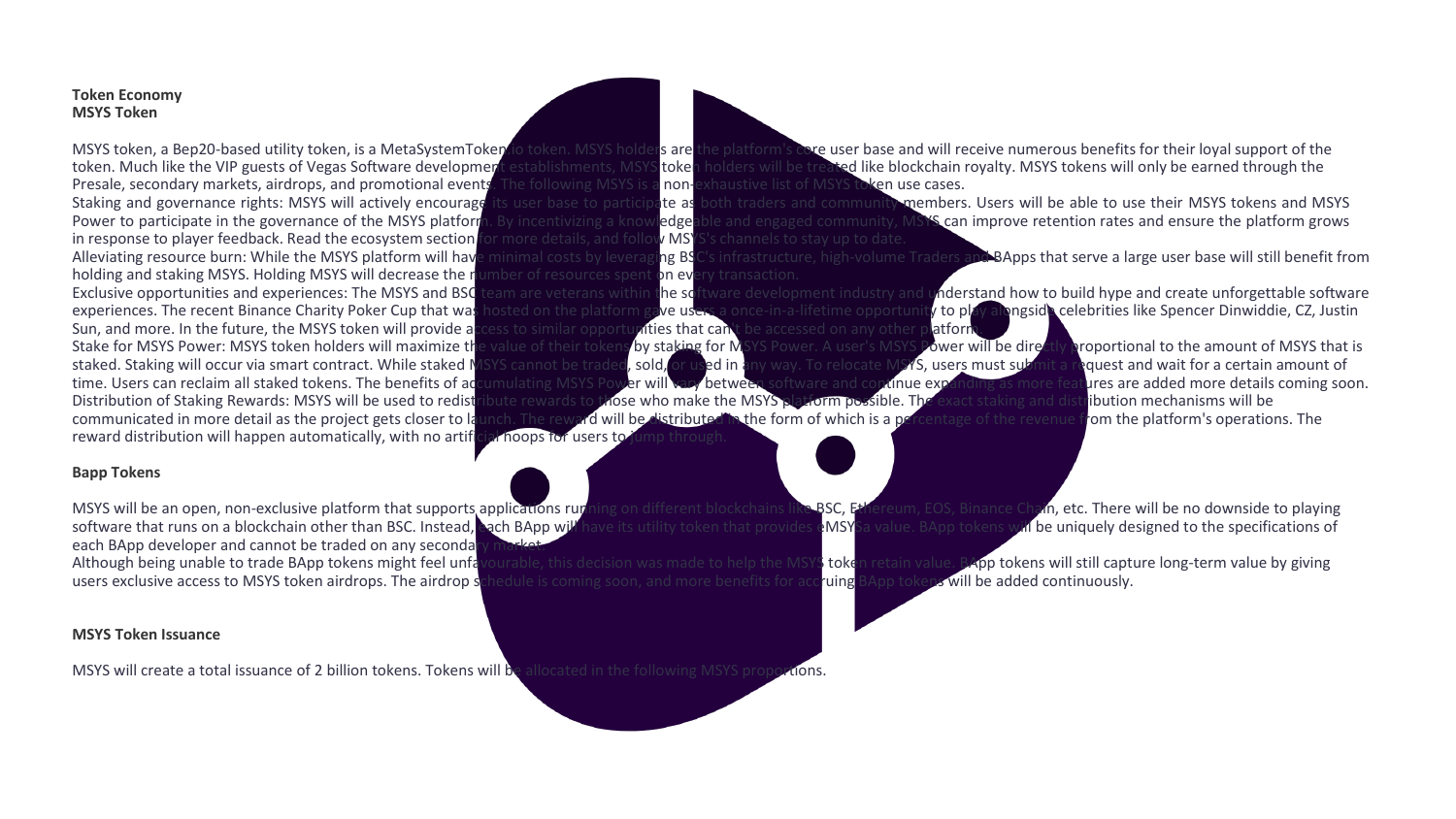## **Initial Community - 7%**

for each BNB they freeze.<br>Understandably, there will be concerns over the MSYS token's

Understandably, there will be concerns over the MSYS token's greater supply compared to others. Rest assured, the BSC team has come up with a plan to combat inflation.<br>Limited circulating supply: When MSYS is initially rel will be given ample opportunity to buy or sell MSYS and put themselves in the best financial position possible.<br>Incentives to HODL: We foresee MSYS's value appreciating as the utility continues being added. At first, utili introduction of governance, ecosystem fund, and 3rd party developers will carry the MSYS token's value accrual<br>Prestigious partners, advisors, and investors: The MSYS rebrand will be an opportunity for new stakeholders to long-term future. More partnerships are coming soon!<br>Massive user acquisition: The Binance IEO, BSC investment,

Expanding development: MSYS will introduce new developer tools, easier onboarding development: MSYS will introduce new developer tools, easier onboard will add diversity to MSYS's offerings. We project that more software l

#### **Public Sale - 47%**

The Pre-sale will take place Q3 - Q4 2022 Token purchased through this initial sale will have no lockup and will be immediately available for trading.

#### **Airdrop - 12%**

Sometime in Q2 - Q3 2021, MSYS will initiate its first airdrop of MSYS tokens to holders. This airdrop will distribute MSYS, make sure to follow MSYS 's announcements to be a part of this momentous occasion.<br>During the 12 months following MSYS the initial airdrop, MSY

airdrops exclusive to holders of certain BApp tokens. MSYS token airdrops will last for over 3 years, with the amount being distributed to increase year over year.<br>Our airdrops will have no hoops for users to jump through Our airdrops will have no hoops for users to jump through - if you are holding the specified token, you will l<br>the specified tokens will be eligible for MSYS airdrops. corresponding to the amount they are holding. Exchannels. No minimum number of tokens will be required to qualify for MSYS airdrops. stay tuned to receive more information on these opportunities.

A large portion of MSYS will be distributed to the loyal holders that participate in the funding box. When a user goes through the token swap process, they will receive a certain amount of MSYS

vill be in circulation. While most token holders will need to wait through lockups, vesting periods, or both, MSYS tokens swapped from exchanges will be immediately available for staking and trading. The initial circulating supply of MSYS will only be 20.99% of the total supply. Tokens given to holders will comprise over 57% Given MSYS's vesting schedule, the ecosystem will be given time to develop before experiencing an influx of new tokens: Users

the utility continues bein<mark>g add</mark>ed. At first, utility and value will largely come from airdrops and the MSYS Drop. Further on, the<br>evelopers will carry the MSYS token's value accrual.

y for new stakeholders to come into an ecosystem. These stakeholders will give MSYS new opportunities for partnerships, user acquisition, technological integrations, and more. Users will feel the positive impact immediately with Binance facilitating the MSYS pre-sale and BSC investing in the platform's

nd other aspects of th<mark>e MSYS-rebrand</mark> will give the platform the **resources necessary to improve onboarding and usability to**<br>s of millions of users. More users will increase the daily rewards pool and ultimately help the maximize conversions from marketing campaigns to hundreds of millions of users. More users will increase the daily rewards pool and ultimately help the MSYS token succeed.<br>Expanding development: MSYS will introduce new dev software lead to greater user engagement, which benefits all stake

During the 12 months following MSYS the initial airdrop, MSYS will distribute MSYS (24% of the airdrop allocation) to MSYS holders. The same amount of MSYS will be distributed every month, but the number of airdrops and ho ary. For example, some months might feature a <mark>single airdrop to all types of token Holders and others might feature several</mark><br>In airdrops will last for over 3 years, with the ar**nount being distributed to increase year ove** 

ding to the amount they are holding. Exchanges that support the MSYS token airdrop will be announced through our social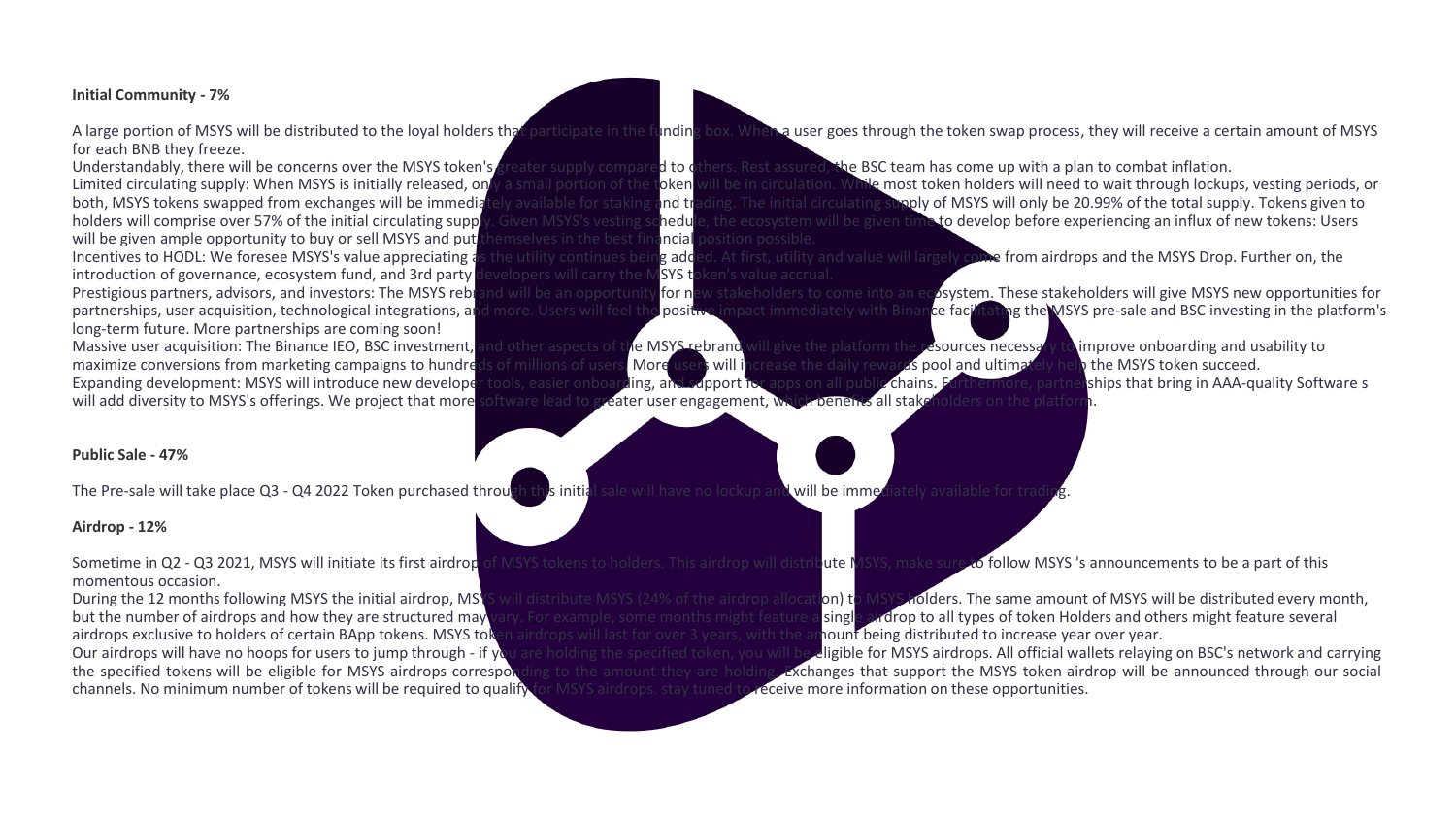### **Platform Development - 6%**

Every month, a portion of MSYS tokens will be allocated for the growth of the MSYS platform. These tokens will be used for hiring additional developers, infrastructure costs, exploring new<br>technologies, and more. To ensure  $t$  an annual report of how the development funds were spent and what results were achieved.

#### **Private Sale - 10%**

MSYS will offer a new group of investors, up of leaders in their respective industries, the chance to become platform stakeholders through a special token sale. More details coming soon. **MSYS Token Release Schedule**

#### **Team - 7%**

MSYS's team is committed to the 's long-term growth and success. All of the core team members have committed to developing the platform throughout the foreseeable future and have performance-based incentives tied into their agreements.

## **Ecosystem - 6%**

### **Strategic Partnership - 5 %**

first steps towards making this dream happen and there is only more to come.

MSYS will use funds to implement frequent ecosystem upgrades to improve the platform and its users' Software development experience. Examples of this include on-chain governance, a BApp store, ecosystem fund, new social fe store, ecosystem fund, new social features, payment rails, and much more. MSYS will provide an annual report of how the MSYS tokens allocated tow Check out the "Ecosystem" section below for on how MSYS will develop. A small portion of MSYS tokens will be held in a multiuser cold wallet and remain in lockup indefinitely.

MSYS has plans to leverage strategic partnerships and advisories to expand across multiple industries and become the premier platform on the internet to play, socialize, and stake. By working with the biggest names in bloc **Nopment, and entertainment, can quickly establish itself as the industry standard. The Binance IEO and BSC investment are the**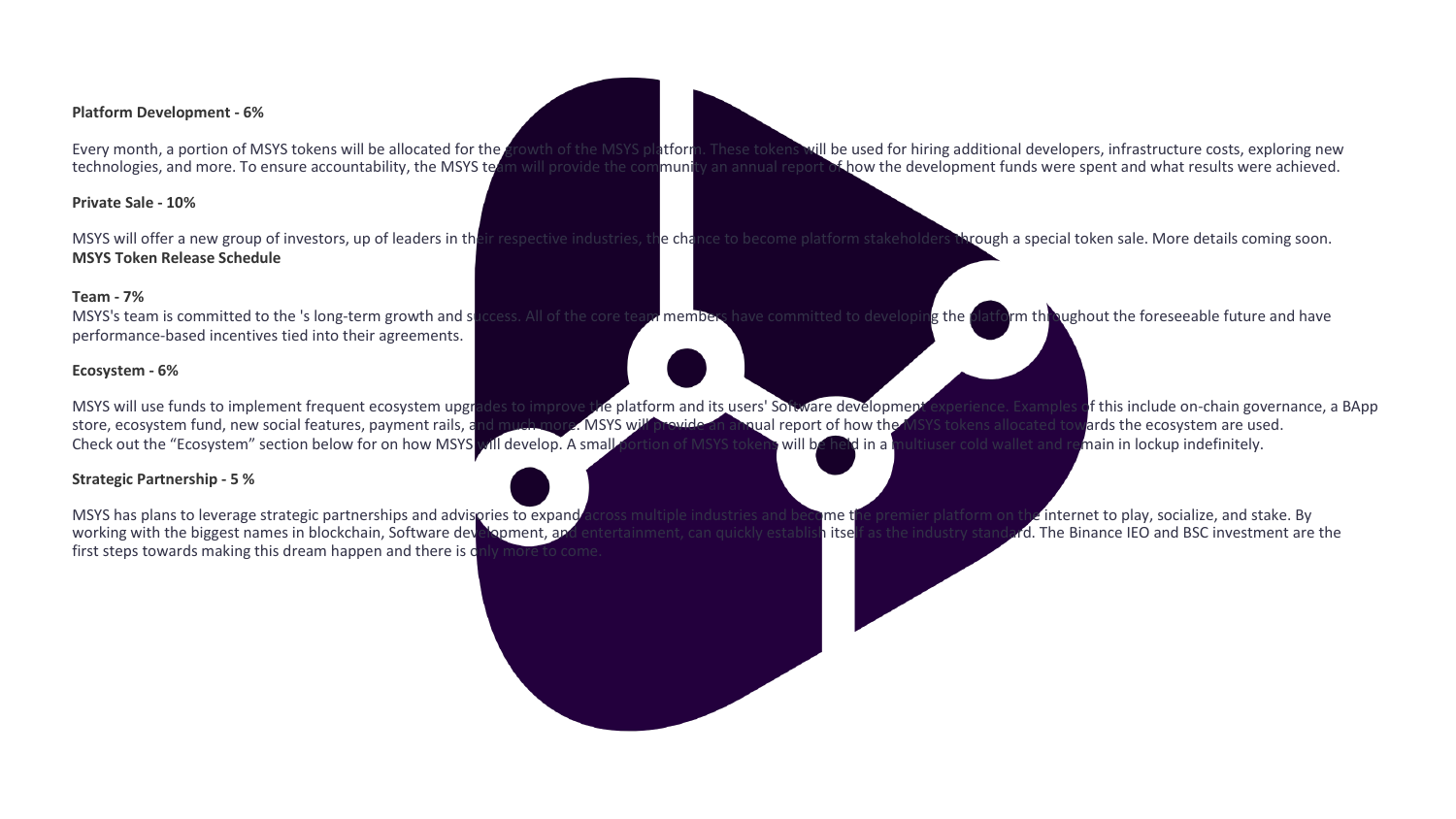#### **Ecosystem**

take on this responsibility, and provide highly effective tools for BApp developers to utilize within the MSYS software development ecosystem. browser and rest assured that their cryptocurrency is safe in an ecosystem built by an experienced engineering team and rigorously tested to be safe and secure.<br>MSYS will build this ecosystem through a process of constant following MSYS support.

#### **Developer Portal**

# **BApp Store & Content Discovery**

After developing their BApps, developers can submit them to the BApp Store for easy distribution. If approved, it will be listed on the BApp Store in several different locations based on their category and popularity. The platform's editorial team will also review and recommend certain BApps from time to time, highlighting these BApps in premium spaces.<br>MSYS is also working on building out a content discovery me give newcomers to the blockchain development scene the chance to make it big, so fresh talent has a reason to stick around Power.

Effective on-chain governance requires new technology such as DAOs, cryptographic voting systems, and collaboration interfaces to be built, maintained, and updated. The MSYS platform will

As a result, developers will be able to focus on creating premium BApp experiences, while a lowing MSYS to take care of the platform, system, ecosystem development, and maintenance. If all goes well, the community will be goes well, the community will be the greatest benefactors of this system. Users will be able to select from blockchain's most premium software development experiences straight from their web<br>browser and rest assured that t

slopment. Additionally, on-chain governance will be used to target and fund improvements. The<br>I updates are then launched on the network. The MSYS software development will also include t community will have a sBSCg say on which projects they want to see completed before updates are then launched on the network. The MSYS software development will also include the

Developers that join the ecosystem will be able to access the latest SDK, APIs, and technology documents needed to connect to the ecosystem. The portal would also include a set of tools for<br>developers to utilize the blockc develops social features, identity management systems, wallets and more. This set of tools and more. This set o inexperienced developers alike to streamline their development process and bring users the best software development experience possible

ins on new software s as well as incentives to try them out. We want to

Developers also have the option to pay for promotional advertisements on the BApp Store to drive more traffic to their software. Pricing will be based on a combination of cost per mile or cost per mile or cost per mile or ransparently and aggregated to the platform revenue. A portion of these rewards will later be given to users based on their MSYS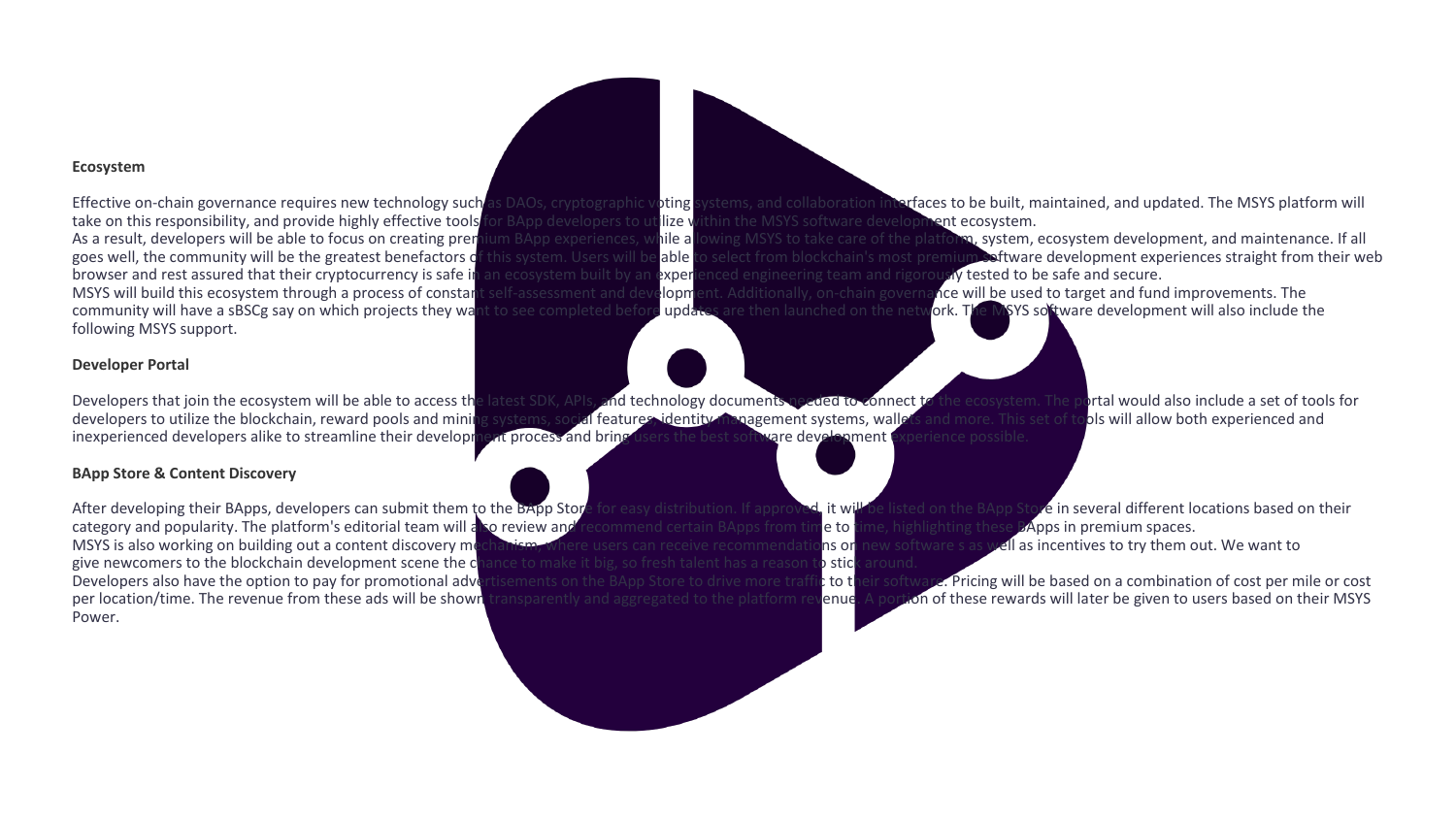major roadblock for most blockchain Software development projects since development teams have projects across Ethereum, EOS, and BSC have failed due to the costs associated with fire demand and liquidity, solving the user question has become of utmost importance.<br>The MSYS box project was lucky to have a first-mover advantage on BSC and then le users more efficiently.

As any Software developer would tell you, it's all about getting users to your platform and then working hard to retain a healthy community. As such, user acquisition and retention have been a major roadblock for most bloc

ding a user base. With many BApps entering around token economies and needing users to drive

The MSYS box project was lucky to have a first-mover advantage on BSC and then leverage their experience in the Software s industry to maintain growth. The MSYS team doesn't want low<br>visibility and expensive UA to prevent entering the space. Therefore, the team will design the MSYS BApp store as an opportunity for all projects in the space to acquire

# **Community**

The community will be based on the existing MSYS box community which currently has over 16,000 engaged traders. We understand the importance of social components in software development, so there are quite a few major upda development, so there are quite a few major updates in the works. Over the next year, the development team will roll out a revamped account creation system. gift exchange, and more.

Our goal is to foster a sense of community where users can come together to share ideas about Software development, crypto, or whatever else they want to discuss. Developers will have direct access to engage with these soc es, support, and even community engagement events such as promotional campaigns, or giveaways.

# **Payment Services**

Developers can integrate MSYS 's platform payment services into their BApps. The goal of this functionality is to make any payment as easy as possible, comparable to the simplicity of making<br>an in-app purchase on iOS and A an in-app purchase on iOS and Android app stores. Users can make payments using in their wallet, or from their credit card, debit card, or bank and to be able to easily with an users with an users with an individual be abl their cryptocurrencies to fiat whenever theywant.

# **Wallet**

The team will be working closely with the BSC team to provide premium wallet services that will be optimized and expanded for the MSYS platform's audience. In the future, MSYS will expand access to the platform so anyone can pay no matter the type of cryptocurrency they hold.